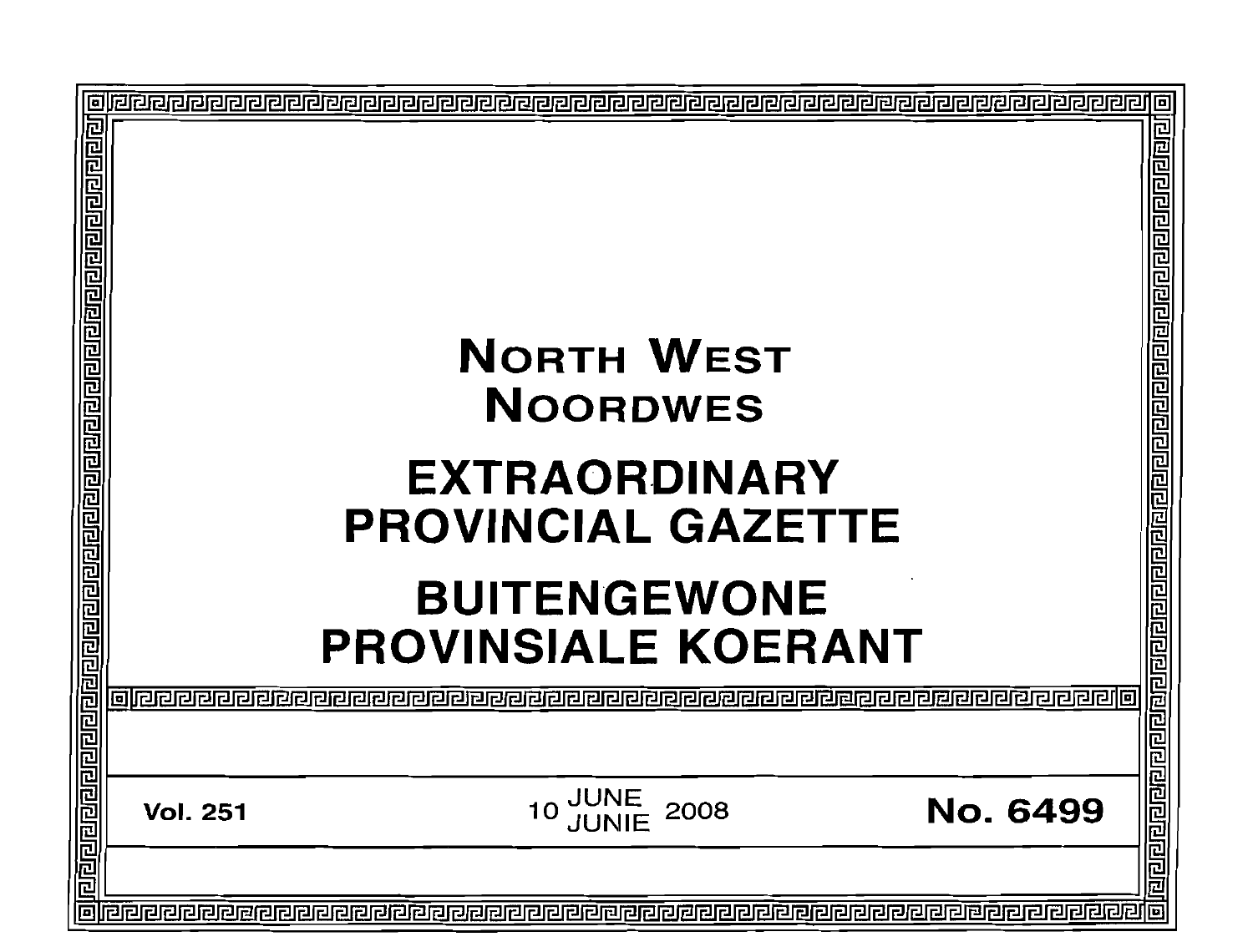| <b>CONTENTS</b> |                                                                                                                                                                 |                |      | <b>INHOUD</b>                                                                                                              |               |                |
|-----------------|-----------------------------------------------------------------------------------------------------------------------------------------------------------------|----------------|------|----------------------------------------------------------------------------------------------------------------------------|---------------|----------------|
| No.             | Page<br>No.                                                                                                                                                     | Gazette<br>No. | No.  |                                                                                                                            | Bladsı<br>No. | Koerant<br>No. |
|                 | <b>GENERAL NOTICE</b>                                                                                                                                           |                |      | ALGEMENE KENNISGEWING                                                                                                      |               |                |
| 354             | Local Government: Municipal Demar-<br>(27/1998): Municipal<br>cation Act<br>Demarcation Board: Technical correction<br>of municipal boundaries: Notice in terms |                | 6499 | 354 Wet op Plaaslike Regering: Munisipale<br>Afbakening (27/1998): Munisipale Afba-<br>keningsraad: Kennisgewing ingevolge |               | 6499           |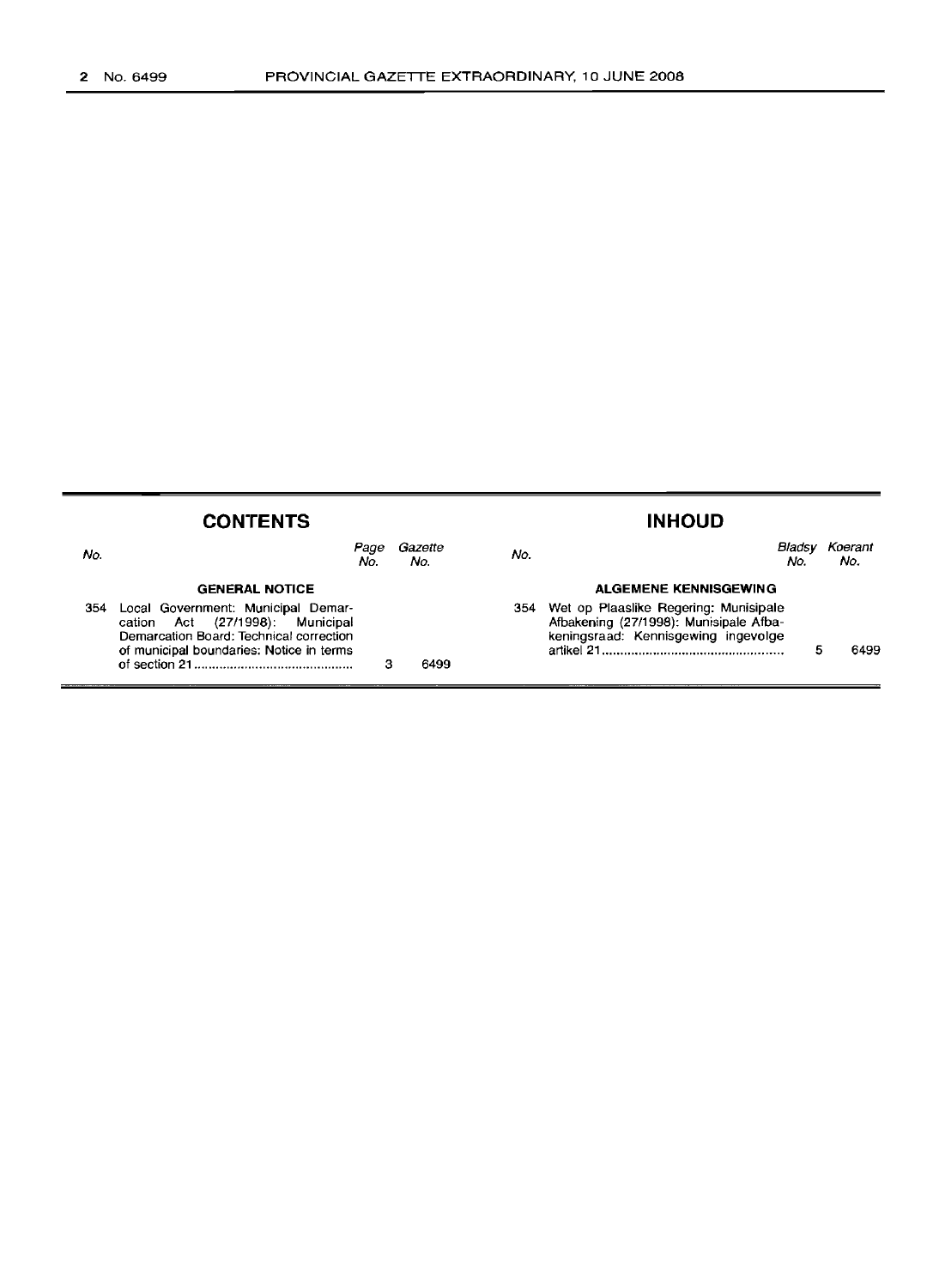# **GENERAL NOTICE • ALGEMENE KENNISGEWING**

#### **NOTICE 354 OF 2008**

# **MUNICIPAL DEMARCATION BOARD TECHNICAL CORRECTION OF MUNICIPAL BOUNDARIES NOTICE IN TERMS OF SECTION 21 OF THE LOCAL GOVERNMENT: MUNICIPAL DEMARCATION ACT, 1998 (North West)**

Municipalities and other stakeholders have been informed in Circulars 1/2008 and 3/2008 of the technical correction of municipal boundaries.

Notice is hereby given in terms of section 21 of the Local Government: Municipal Demarcation Act, 1998 (Act No. 27 of 1998) of the Municipal Demarcation Board's decision to re-determine the boundaries of the municipalities listed in the Schedule.

Any persons aggrieved by any of the re-determinations must submit their objections to:

The Municipal Demarcation Board Private Bag X 28 **HATFIELD** 0028 Fax: 012-3422480 E-mail: robert@demarcation.org.za

# **Objections must reach the above office within 30 days of the publication of this notice.**

The relevant reference number **(OEM No.)** must please be used in any correspondence with the Board.

A map for each DEM number can be downloaded from the Board's web-site (www.demarcation.org.za - click on Circular 3-2008), or can be obtained by sending an an email to anneliese@demarcation.org.za;frederick@demarcation.org.za or a fax to 012- 3422480.

# **VUYO MLOKOTI CHAIRPERSON: MUNICIPAL DEMARCATION BOARD**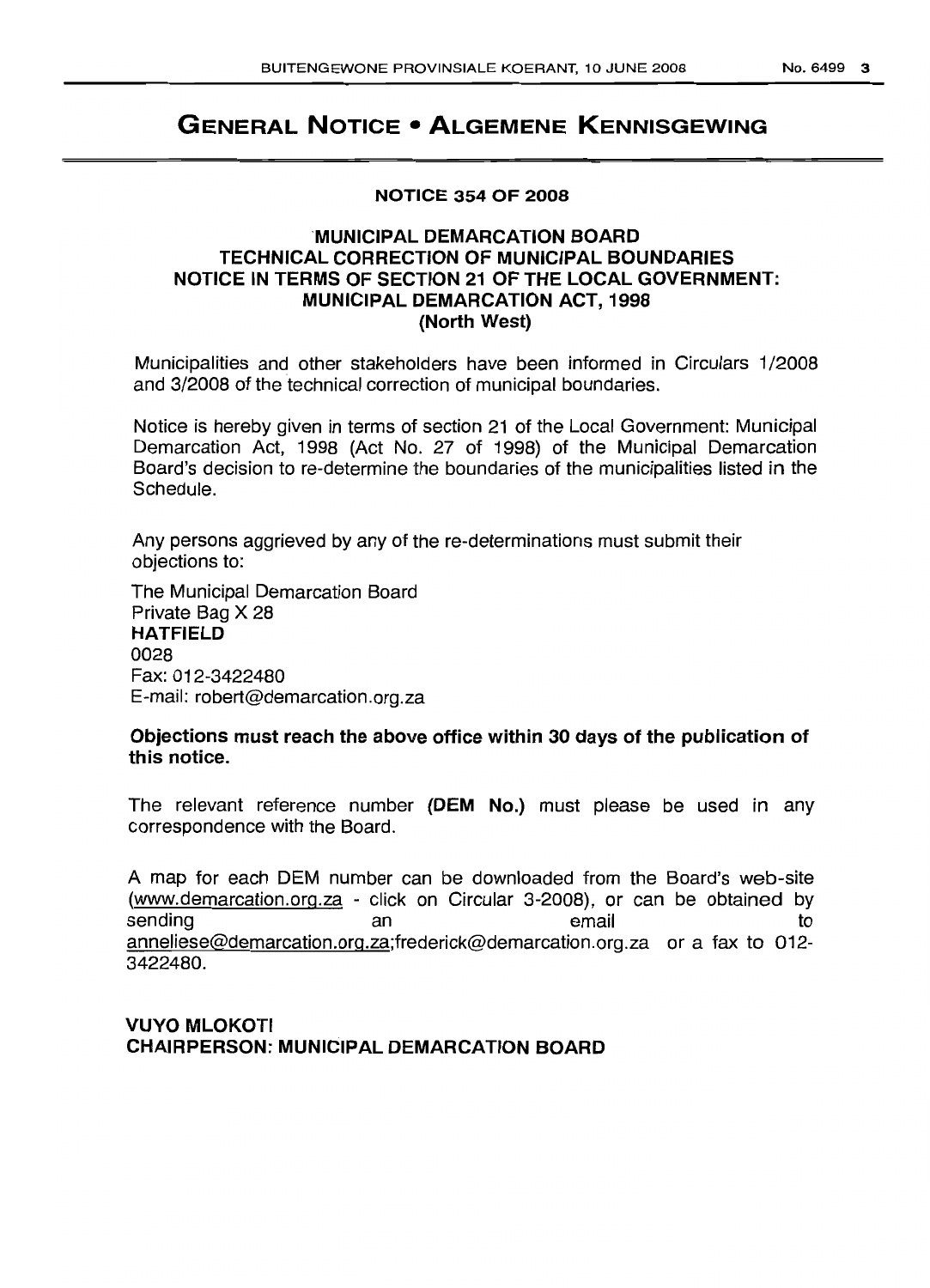# **Schedule**

| <b>DEM2260</b> | Madibeng Local Municipality (NW372) and Moretele Local Municipality (NW371)                                                                                                  |
|----------------|------------------------------------------------------------------------------------------------------------------------------------------------------------------------------|
| DEM2261        | Rustenburg Local Municipality (NW373) and Local Municipality of Madibeng<br>(NW372)                                                                                          |
| <b>DEM2262</b> | Rustenburg Local Municipality (NW373) and Local Municipality of Madibeng<br>(NW372)                                                                                          |
| DEM2263        | Local Municipality of Madibeng(NW372) and Rustenburg Local Municipality<br>(NW373)                                                                                           |
| <b>DEM2264</b> | Kgetlengrivier Local Municipality (NW374) and Rustenburg Local Municipality<br>(NW373)                                                                                       |
| <b>DEM2265</b> | Ditsobotla Local Municipality (NW384), Central District Municipality (DC38) and<br>Kgetlengrivier Local Municipality (NW374), Bojanala District Municipality (DC37)          |
| <b>DEM2266</b> | Kgetlengrivier Local Municipality (NW374), Bojanala District Municipality (DC37)<br>and Ventersdorp Local Municipality (NW401), Southern District Municipality (DC40)        |
| <b>DEM2267</b> | Ditsobotla Local Municipality (NW384), Central District Municipality (DC38) and<br>Ventersdorp Local Municipality (NW401), Southern District Municipality (DC40)             |
| <b>DEM2268</b> | Tlokwe Local Municipality (NW402) and Matlosana Local Municipality (NW403)                                                                                                   |
| <b>DEM2269</b> | Ventersdorp Local Municipality (NW401) and Tlokwe Local Municipality (NW402)                                                                                                 |
| <b>DEM2270</b> | Tlokwe Local Municipality (NW402) and Ventersdorp Local Municipality (NW401)                                                                                                 |
| <b>DEM2271</b> | Matlosana Local Municipality (NW403) and Maquassi Hills Local Municipality<br>(NW404)                                                                                        |
| <b>DEM2272</b> | Tswaing Local Municipality (NW382), Central District Municipality (DC38) and<br>Matlosana Local Municipality (NW403), Southern District Municipality (DC40)                  |
| <b>DEM2273</b> | Ramotshere Moiloa Local Municipality (NW385), Southern District Municipality<br>(DC40) and Moses Kotane Local Municipality (NW375), Bojanala District<br>Municipality (DC37) |
| <b>DEM2274</b> | Mafikeng Local Municipality (NW383) and Ditsobotla Local Municipality (NW384)                                                                                                |
| <b>DEM2275</b> | Ditsobotla Local Municipality (NW384) and Tswaing Local Municipality (NW382)                                                                                                 |
| <b>DEM2276</b> | Tswaing Local Municipality (NW382) and Ditsobotla Local Municipality (NW384)                                                                                                 |
| <b>DEM2277</b> | Mafikeng Local Municipality (NW383) and Ditsobotla Local Municipality (NW384)                                                                                                |
| <b>DEM2278</b> | Mafikeng Local Municipality (NW383) and Ditsobotla Local Municipality (NW384)                                                                                                |
| <b>DEM2279</b> | Ditsobotla Local Municipality (NW384) and Tswaing Local Municipality (NW382)                                                                                                 |
| <b>DEM2280</b> | Maquassi Hills Local Municipality (NW404), Southern District Municipality (DC40)<br>and Tswaing Local Municipality (NW382), Central District Municipality (DC38)             |
| <b>DEM2281</b> | Mamusa Local Municipality (NW393), Bophirima District Municipality (DC39) and<br>Tswaing Local Municipality (NW382), Central District Municipality (DC38)                    |
| <b>DEM2282</b> | Naledi Local Municipality (NW392), Bophirima District Municipality (DC39) and<br>Mafikeng Local Municipality (NW383), Central District Municipality (DC38)                   |
| <b>DEM2283</b> | Mafikeng Local Municipality (NW383) and Ratlou Local Municipality (NW381)                                                                                                    |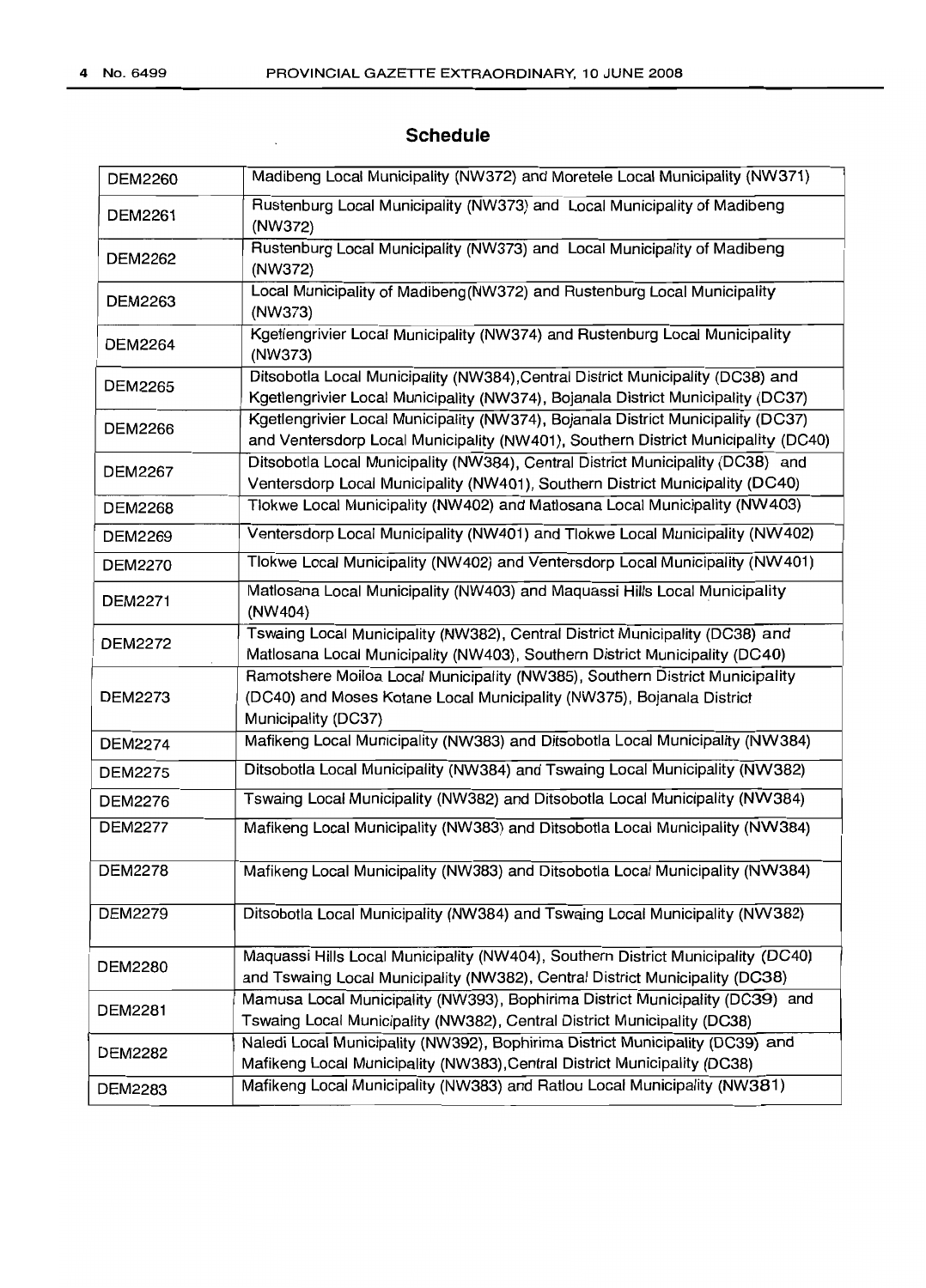| <b>DEM2284</b> | Molopo Local Municipality (NW395) and of Kagisano Local Municipality (NW391)                                                                                                |
|----------------|-----------------------------------------------------------------------------------------------------------------------------------------------------------------------------|
| <b>DEM2285</b> | Molopo Local Municipality (NW395) and Naledi Local Municipality (NW392)                                                                                                     |
| <b>DEM2286</b> | Ratlou Local Municipality (NW381), Central District Municipality (DC38) and Molopo<br>Local Municipality (NW395), Bophirima District Municipality (DC39)                    |
| <b>DEM2287</b> | Kagisano Local Municipality (NW391) and Naledi Local Municipality (NW392)                                                                                                   |
| <b>DEM2288</b> | Naledi Local Municipality (NW392), Bophirima District Municipality (DC39) and<br>Ratlou Local Municipality (NW381), Central District Municipality (DC38)                    |
| <b>DEM2289</b> | of Mamusa Local Municipality (NW393) and Naledi Local Municipality (NW392)                                                                                                  |
| <b>DEM2290</b> | Tswaing Local Municipality (NW382), Central District Municipality (DC38) and<br>Mamusa Local Municipality (NW393), Bophirima District Municipality (DC39)                   |
| <b>DEM2291</b> | Tswaing Local Municipality (NW382), Central District Municipality (DC38) and<br>Naledi Local Municipality (NW392), Bophirima District Municipality (DC39)                   |
| <b>DEM2292</b> | Maquassi Hills Local Municipality (NW404), Southern District Municipality (DC40)<br>and Lekwa-Teemane Local Municipality (NW396), Bophirima District Municipality<br>(DC39) |
| <b>DEM2293</b> | Kagisano Local Municipality(NW391) and Naledi Local Municipality(NW392)                                                                                                     |
| <b>DEM2294</b> | Naledi Local Municipality (NW392) and Greater Taung Local Municipality (NW394)                                                                                              |
| <b>DEM2295</b> | Mamusa Local Municipality (NW393) and Greater Taung Local Municipality<br>(NW394)                                                                                           |
| DEM2296        | Maquassi Hills Local Municipality (NW404), Southern District Municipality (DC40)<br>and Lekwa-Teemane Local Municipality (NW396), Bophirima District Municipality<br>(DC39) |
| <b>DEM2297</b> | Kgetlengrivier Local Municipality (NW374) and Rustenburg Local Municipality<br>(NW373)                                                                                      |

#### **KENNISGEWING 354 VAN 2008**

**• •**

#### **MUNISIPALE AFBAKENINGSRAAD KENNISGEWING INGEVOLGE ARTIKEL 21 VAN DIE WET OP PLAASUKE REGERING: MUNISIPALE AFBAKENING, 1998 (Noord-Wes)**

Munisipaliteite en ander rolspelers is in Omsendskrywes 1/2008 en 3/2008 ingelig oor die tegniese regstelling van sekere munisipale grense.

Ingevolge artikel 21 van die Wet op Plaaslike Regering: Munisipale Afbakening, 1998 *0/Vet* No. 27 van 1998), word hiermee kennis gegee dat het die Munisipale Afbakeningraad die grense van die munisipaliteite vermeld in die Bylae, herbepaal het.

Die publiek word hiermee uitgenooi om, **binne 30 dae vanaf die datum van publikasie van hierdie kennisgewing,** skriftelike besware te stuur aan: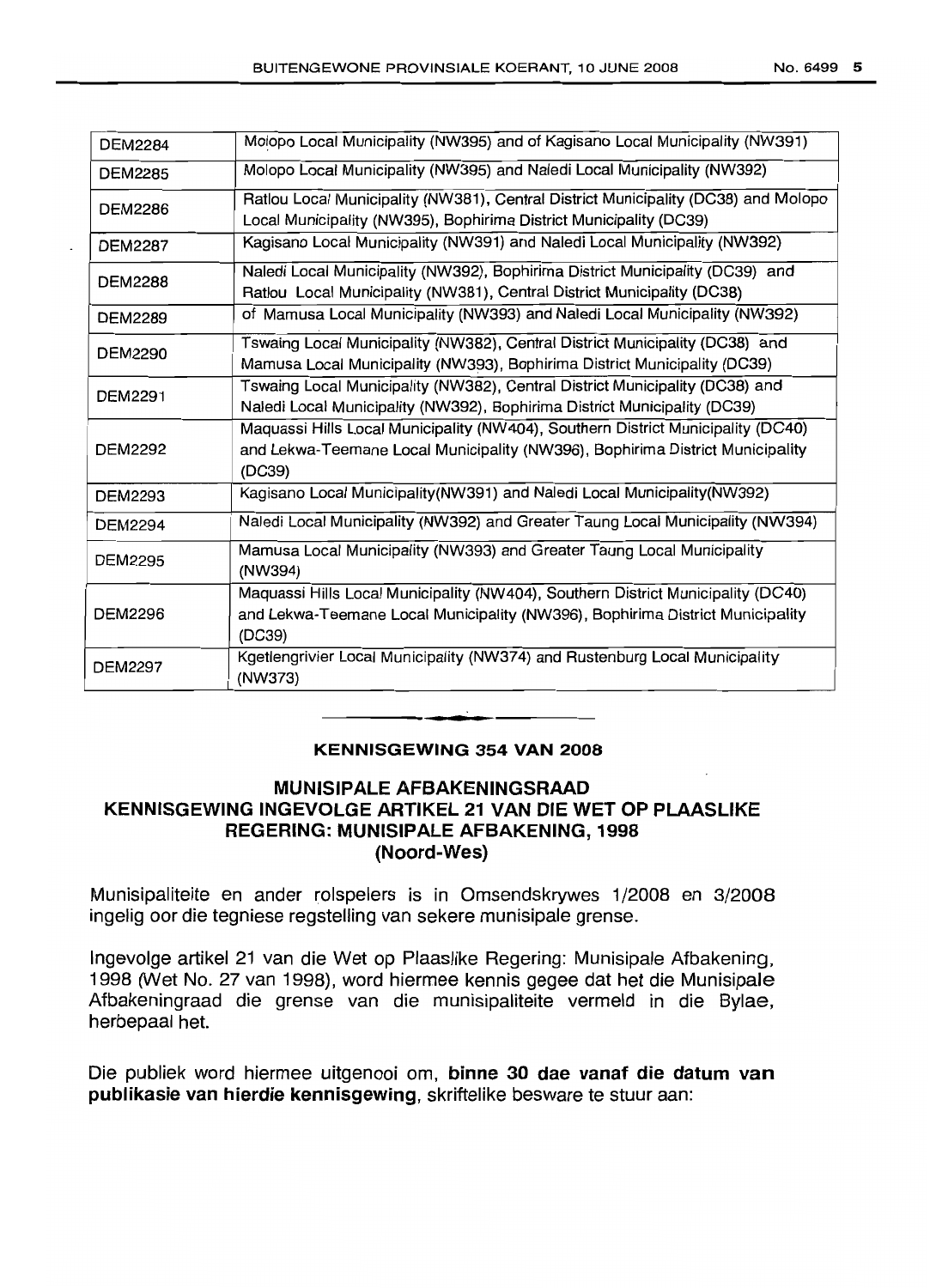Die Munisipale Afbakeningsraad Privaatsak X 28 **HATFIELD** 0028 Faks: 012-3422480 E-pos: robert@demarcation.org.za

**Die betrokke verwysingsnommer (DEMnommer)** moet asseblief verstrek word in enige korrespondensie met die Raad.

In Kaart van elke DEMnommer kan afgelaai word vanaf die Raad se webwerf (www.demarcation.org.za - klik op Circular 3-2008), of kan aangevra word per epos (anneliese@demarcation.org.za;frederick@demarcation.org.za) of per faks: 012-3422480.

# **VUYO MLOKOTI VOORSITTER: MUNISIPALE AFBAKENINGSRAAD**

#### **BYLAE**

| <b>DEM2260</b> | Madibeng Plaaslike Munisipaliteit (NW372) and Moretele Plaaslike Munisipaliteit<br>(NW371) |
|----------------|--------------------------------------------------------------------------------------------|
| <b>DEM2261</b> | Rustenburg Plaaslike Munisipaliteit (NW373) and Plaaslike Munisipaliteit of                |
|                | Madibeng (NW372)                                                                           |
| DEM2262        | Rustenburg Plaaslike Munisipaliteit (NW373) and Plaaslike Munisipaliteit of                |
|                | Madibeng (NW372)                                                                           |
| DEM2263        | Plaaslike Munisipaliteit of Madibeng(NW372) and Rustenburg Plaaslike                       |
|                | Munisipaliteit (NW373)                                                                     |
| <b>DEM2264</b> | Kgetlengrivier Plaaslike Munisipaliteit (NW374) and Rustenburg Plaaslike                   |
|                | Munisipaliteit (NW373)                                                                     |
|                | Ditsobotla Plaaslike Munisipaliteit (NW384), Central Distriksmunisipaliteit (DC38)         |
| <b>DEM2265</b> | and Kgetlengrivier Plaaslike Munisipaliteit (NW374), Bojanala Distriksmunisipaliteit       |
|                | (DC37)                                                                                     |
|                | Kgetlengrivier Plaaslike Munisipaliteit (NW374), Bojanala Distriksmunisipaliteit           |
| <b>DEM2266</b> | (DC37) and Ventersdorp Plaaslike Munisipaliteit (NW401), Southern                          |
|                | Distriksmunisipaliteit (DC40)                                                              |
|                | Ditsobotla Plaaslike Munisipaliteit (NW384), Central Distriksmunisipaliteit (DC38)         |
| <b>DEM2267</b> | and Ventersdorp Plaaslike Munisipaliteit (NW401), Southern Distriksmunisipaliteit          |
|                | (DC40)                                                                                     |
| DEM2268        | Tlokwe Plaaslike Munisipaliteit (NW402) and Matlosana Plaaslike Munisipaliteit             |
|                | (NW403)                                                                                    |
|                | Ventersdorp Plaaslike Munisipaliteit (NW401) and Tlokwe Plaaslike Munisipaliteit           |
| <b>DEM2269</b> | (NW402)                                                                                    |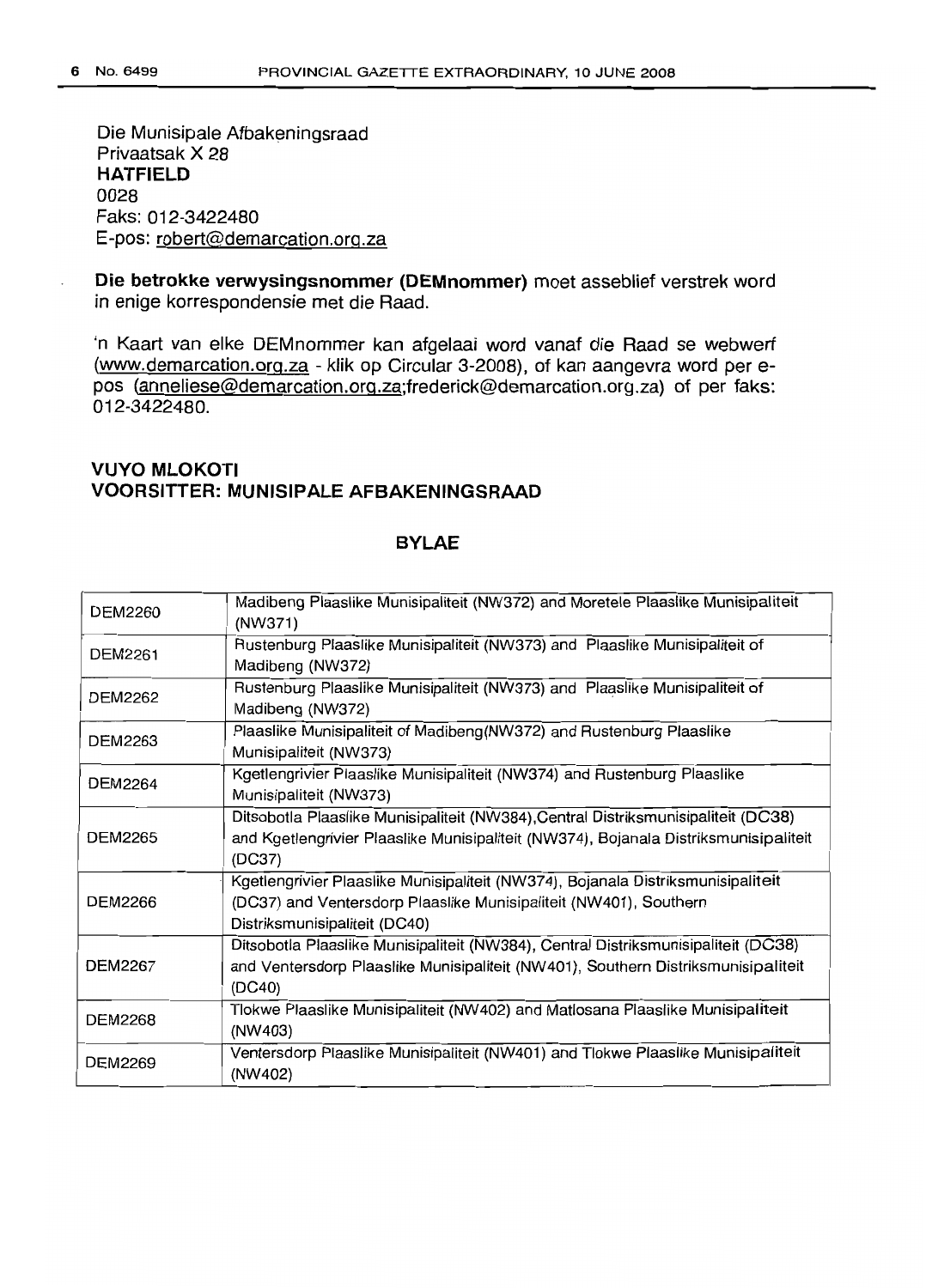$\cdot$ 

| <b>DEM2270</b> | Tlokwe Plaaslike Munisipaliteit (NW402) and Ventersdorp Plaaslike Munisipaliteit<br>(NW401)                                                                                                |
|----------------|--------------------------------------------------------------------------------------------------------------------------------------------------------------------------------------------|
| <b>DEM2271</b> | Matlosana Plaaslike Munisipaliteit (NW403) and Maquassi Hills Plaaslike<br>Munisipaliteit (NW404)                                                                                          |
| <b>DEM2272</b> | Tswaing Plaaslike Munisipaliteit (NW382), Central Distriksmunisipaliteit (DC38) and<br>Matlosana Plaaslike Munisipaliteit (NW403), Southern Distriksmunisipaliteit (DC40)                  |
| <b>DEM2273</b> | Ramotshere Moiloa Plaaslike Munisipaliteit (NW385), Southern<br>Distriksmunisipaliteit (DC40) and Moses Kotane Plaaslike Munisipaliteit (NW375),<br>Bojanala Distriksmunisipaliteit (DC37) |
| <b>DEM2274</b> | Mafikeng Plaaslike Munisipaliteit (NW383) and Ditsobotla Plaaslike Munisipaliteit<br>(NW384)                                                                                               |
| <b>DEM2275</b> | Ditsobotla Plaaslike Munisipaliteit (NW384) and Tswaing Plaaslike Munisipaliteit<br>(NW382)                                                                                                |
| <b>DEM2276</b> | Tswaing Plaaslike Munisipaliteit (NW382) and Ditsobotla Plaaslike Munisipaliteit<br>(NW384)                                                                                                |
| <b>DEM2277</b> | Mafikeng Plaaslike Munisipaliteit (NW383) and Ditsobotla Plaaslike Munisipaliteit<br>(NW384)                                                                                               |
| <b>DEM2278</b> | Mafikeng Plaaslike Munisipaliteit (NW383) and Ditsobotla Plaaslike Munisipaliteit<br>(NW384)                                                                                               |
| <b>DEM2279</b> | Ditsobotla Plaaslike Munisipaliteit (NW384) and Tswaing Plaaslike Munisipaliteit<br>(NW382)                                                                                                |
| <b>DEM2280</b> | Maquassi Hills Plaaslike Munisipaliteit (NW404), Southern Distriksmunisipaliteit<br>(DC40) and Tswaing Plaaslike Munisipaliteit (NW382), Central Distriksmunisipaliteit<br>(DC38)          |
| <b>DEM2281</b> | Mamusa Plaaslike Munisipaliteit (NW393), Bophirima Distriksmunisipaliteit (DC39)<br>and Tswaing Plaaslike Munisipaliteit (NW382), Central Distriksmunisipaliteit (DC38)                    |
| <b>DEM2282</b> | Naledi Plaaslike Munisipaliteit (NW392), Bophirima Distriksmunisipaliteit (DC39)<br>and Mafikeng Plaaslike Munisipaliteit (NW383), Central Distriksmunisipaliteit (DC38)                   |
| <b>DEM2283</b> | Mafikeng Plaaslike Munisipaliteit (NW383) and Ratlou Plaaslike Munisipaliteit<br>(NW381)                                                                                                   |
| <b>DEM2284</b> | Molopo Plaaslike Munisipaliteit (NW395) and of Kagisano Plaaslike Munisipaliteit<br>(NW391)                                                                                                |
| <b>DEM2285</b> | Molopo Plaaslike Munisipaliteit (NW395) and Naledi Plaaslike Munisipaliteit<br>(NW392)                                                                                                     |
| <b>DEM2286</b> | Ratlou Plaaslike Munisipaliteit (NW381), Central Distriksmunisipaliteit (DC38) and<br>Molopo Plaaslike Munisipaliteit (NW395), Bophirima Distriksmunisipaliteit (DC39)                     |
| <b>DEM2287</b> | Kagisano Plaaslike Munisipaliteit (NW391) and Naledi Plaaslike Munisipaliteit<br>(NW392)                                                                                                   |
| <b>DEM2288</b> | Naledi Plaaslike Munisipaliteit (NW392), Bophirima Distriksmunisipaliteit (DC39)<br>and Ratlou Plaaslike Munisipaliteit (NW381), Central Distriksmunisipaliteit (DC38)                     |
| <b>DEM2289</b> | of Mamusa Plaaslike Munisipaliteit (NW393) and Naledi Plaaslike Munisipaliteit<br>(NW392)                                                                                                  |
| <b>DEM2290</b> | Tswaing Plaaslike Munisipaliteit (NW382), Central Distriksmunisipaliteit (DC38)<br>and Mamusa Plaaslike Munisipaliteit (NW393), Bophirima Distriksmunisipaliteit<br>(DC39)                 |